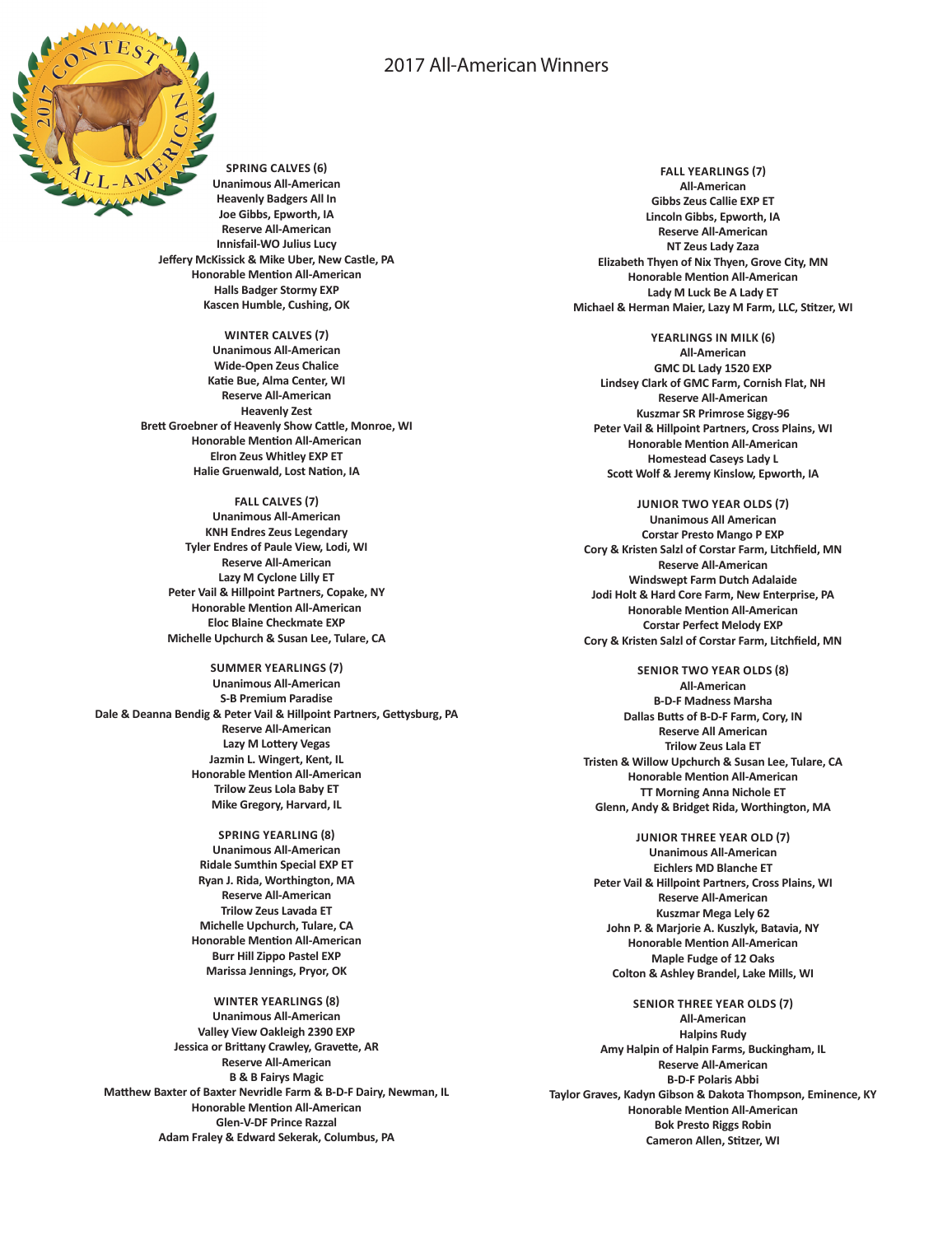

**FOUR YEAR OLDS (7) Unanimous All-American Halpins Baby Ruth Taylor E. Graves, Parkersville, KY Reserve All-American HC-HP Frolic Dixie ET Keith A. & Donnette F. Fisher, New Enterprise, PA Honorable Mention All-American Mysha Heavenly Newsbreak Brett Groebner of Heavenly Show Cattle, Monroe, WI**

#### **FIVE YEAR OLD (9)**

**Unanimous All-American Elron Megadeth Waveland EXP ET Halie Gruenwald, Lost Nation, IA Reserve All-American Hard Core Oraely ET Chriselle Fisher, New Enterprise, PA Honorable Mention All-American Elron Megadeth Wrigley EXP Halie Gruenwald, Lost Nation, IA**

## **AGED COWS (5)**

**All-American Innisfail RU Lady 072 Innisfail-Exel Shorthorns, Lodi, CA Reserve All-American Hard Core Snoopy Firebug EXP Keith A. & Donnette F. Fisher, New Enterprise, PA Honorable Mention All-American Heavenly Betty EXP Ryan J. Rida, Worthington, MA**

**LIFETIME MERIT (4) All-American Kuszmar Arkansas Mud EXP Steven W. & Susan M. Kuszlyk, Batavia, NY Reserve All-American Innisfail RO Lady 906 EXP Lindsey Clark of GMC Farm, Cornish Flat, NH Honorable Mention All-American Innisfail RU Princess 6019-EXP Wyatt Navis, Waupun, WI**

**SENIOR BEST THREE FEMALES (2) All-American Elron Halie Gruenwald, Lost Nation, IA Reserve All-American Hard Core Keith A. & Donnette F. Fisher, New Enterprise, PA**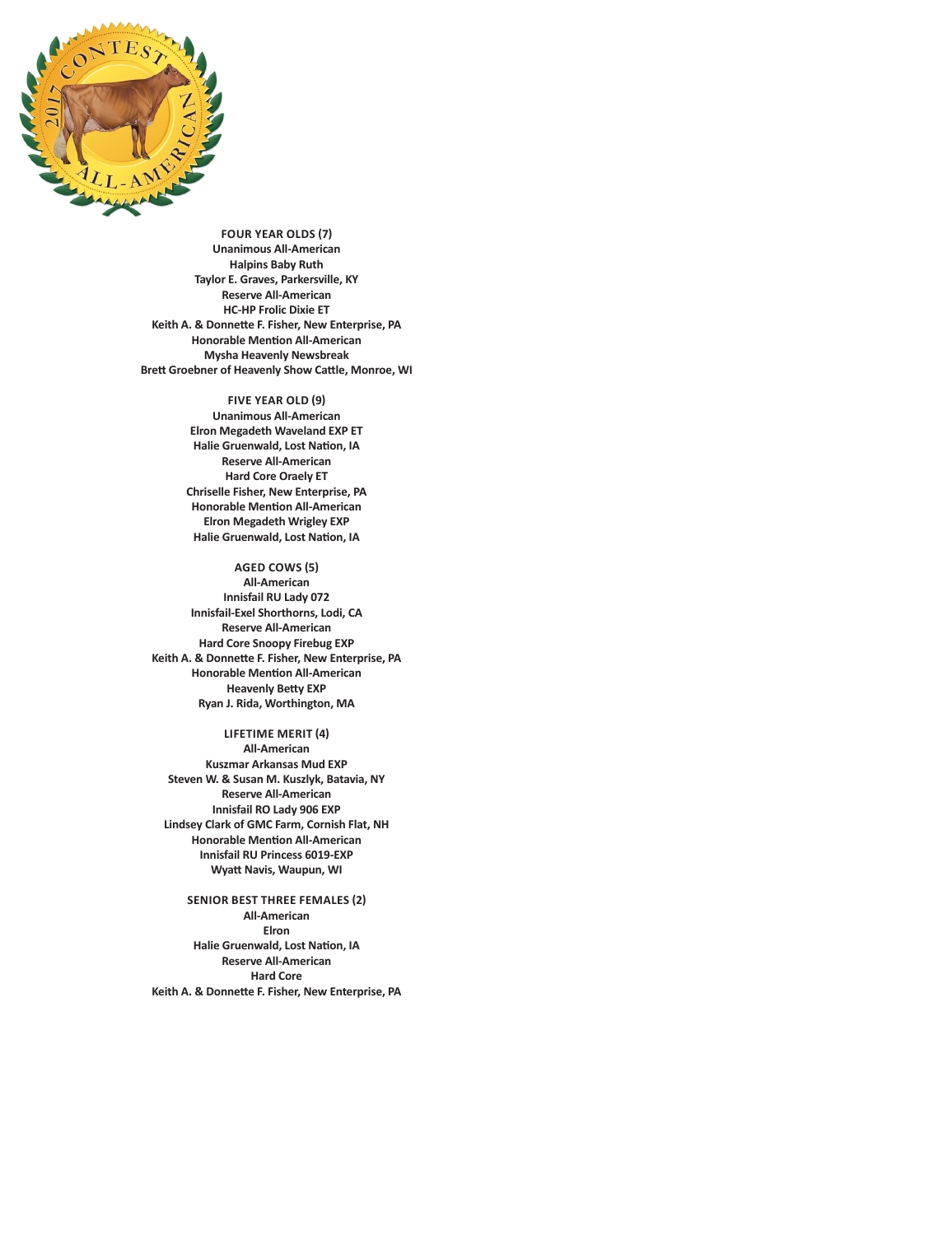## 2017 Junior All-American Winners

**SPRING CALVES (7) All-American Gin-Val RR Zeus Creamsicle Johnathon A. Clark, Cornish, NH Reserve All-American Heavenly Hominy EXP Brett Groebner of Heavenly Show Cattle, Monroe, WI Honorable Mention All-American Stone-Huel Conrad Lilly EXP TW Kasey Clanton & Emmet Schomaker of Stone-Huel Farm, Mullberry Grove, IL**

> **WINTER CALVES (6) Unanimous All-American Heavenly Zest Brett Groebner of Heavenly Show Cattle, Monroe, WI Reserve All-American C-Jaiz Blaine Zephora EXP Abigail Wratten, Oriskany Falls, NY Honorable Mention All-American Molehill OPP Lilo EXP Taylor E. Graves, Parkersville, KY**

> > **FALL CALVES (6) Unanimous All-American KNH Endres Zeus Legendary Tyler Endres of Paule View, Lodi, WI Reserve All-American Breezy Ridge Trixie Rachel Hefel, Epworth, IA Honorable Mention All-American Hard Core Premium Sunkiss ET Jacob Fisher, Warner, NH**

**SUMMER YEARLING (5) Unanimous All-American Lazy M Lottery Vegas Jazmin L. Wingert, Kent, IL Reserve All-American Lazy M Patriot Flirt Brett Groebner of Heavenly Show Cattle, Monroe, WI Honorable Mention All-American Maunesha Creek Lone Emfasis EXP Exhibited By: Mena E. Schmitt, Sun Prairie, WI Now Owned By: Mad-M, Seymour, WI**

**SPRING YEARLING (4) Unanimous All-American Heavenly Fritto ET Brett Groebner of Heavenly Show Cattle, Monroe, WI Reserve All-American Millcreek Premium Raven Tyler Endres of Paule View, Lodi, WI Honorable Mention All-American Halpins Disney Macy Colt or Owen Halpin of Halpin Farms, Buckingham, IL**

**WINTER YEARLINGS (6) Unanimous All-American Valley View Oakleigh 2390 EXP Jessica or Brittany Crawley of Valley View Farms, Gravette, AR Reserve All-American Heavenly Zippy Brett Groebner of Heavenly Show Cattle, Monroe, WI Honorable Mention All-American Cold Springs RU Perfect EXP Courtney Gould of Cold Springs Milking Shorthorns, Salisbury, MA**

**FALL YEARLINGS (4) All-American NT Zeus Lady Zaza Elizabeth Thyen of Nix Thyen, Grove City, MN Reserve All-American Lazy M PS Jokes On You EXP ET Shaelyn Scoon, Lancaster, MO Honorable Mention All-American Lazy M Heavenly Jam ET Courtney Gould of Cold Springs Milking Shorthorns, Salisbury, MA**

> **YEARLINGS IN MILK (3) All-American GMC DL Lady 1520 EXP Lindsey Clark of GMC Farm, Cornish Flat, NH Reserve All-American Valley View Lemonade 2360 Brittany Crawley of Valley View Farms, Gravette, AR Honorable Mention All-American Designer Genes Spaids Kara L. Yannesse, Edinburg, PA**

**JUNIOR TWO YEAR OLDS (6) All-American Heavenly Berry ET Brett Groebner of Heavenly Show Cattle, Monroe, WI Reserve All-American GMC DL Dairycream 1511 EXP Lindsey Clark of GMC Farm, Cornish Flat, NH Honorable Mention All-American Heavenly Creampuff Johnathon A. Clark, Cornish, NH**

**SENIOR TWO YEAR OLDS (4) All-American MaunashaCreek Patriot Munchkin Mena E. Schmitt, Sun Prairie, WI Reserve All-American Halpins MM Muddy Monique ET Owen Halpin of Halpin Farms, Buckingham, IL Honorable Mention All-American Solid-Gold Patriot Pepsi ET Taylor Graves & Kadyn Gibson, Eminence, KY**

**JUNIOR THREE YEAR OLDS (4) Unanimous All-American Maple Fudge of 12 Oaks Colton & Ashley Brandel, Lake Mills, WI Reserve All-American Heavenly Ice Cream Brett Groebner of Heavenly Show Cattle, Monroe, WI Honorable Mention All-American Honey Creek Juvi Dot Skyler, Somer & Sawyer Reid of Reid Family Farms, Cambridge, OH**